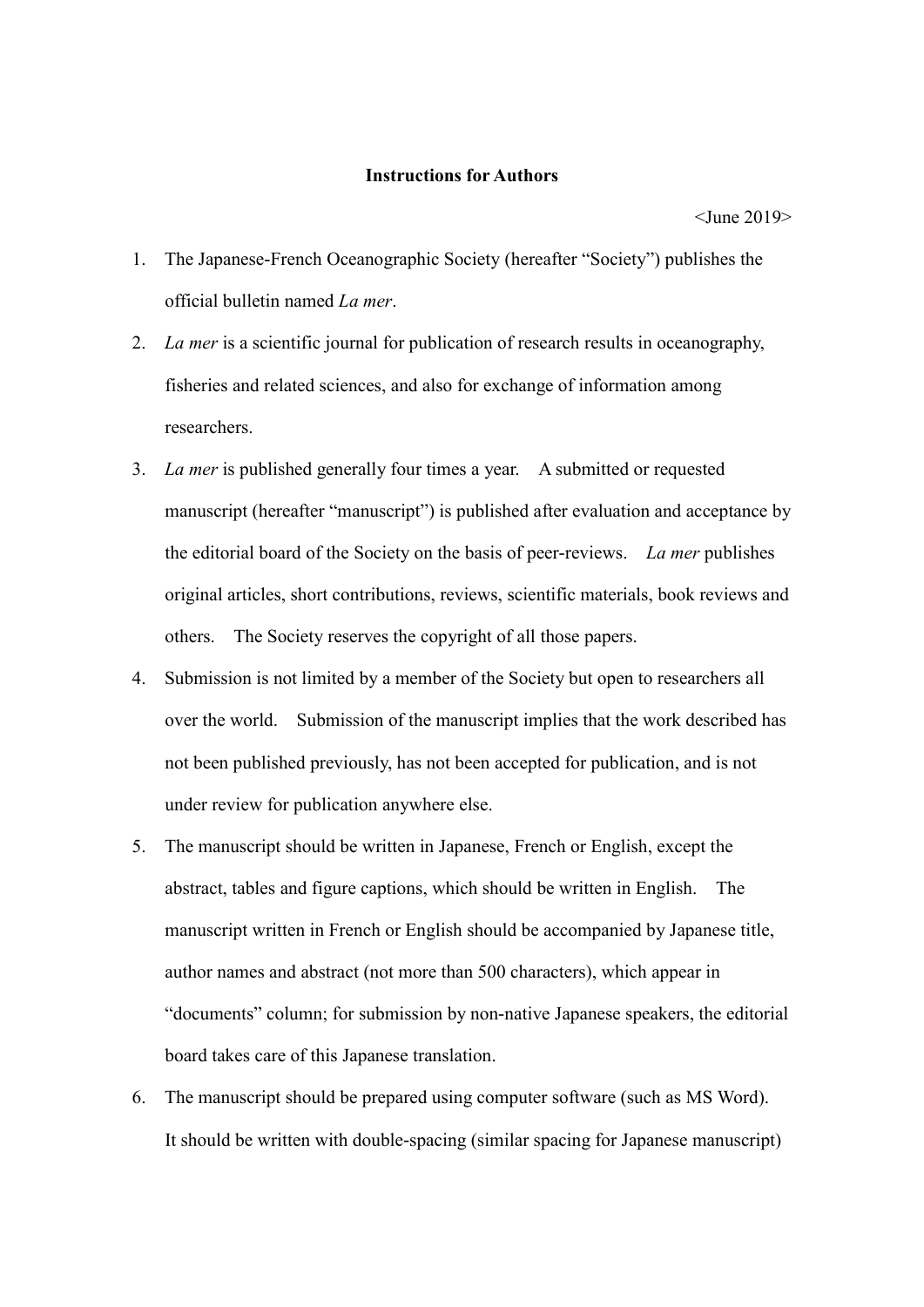on A4-size pages. Tables, figures and figure captions should be separated from the main text.

- 7. The style, format and description method of the manuscript should follow the guideline "Manuscript Preparation." Author names should not be abbreviated. Symbols and abbreviations should follow the general standard. The list of references should be prepared in respective formats for journal articles, book chapters (including partial citation) and books, as shown in the "Manuscript Preparation."
- 8. Figures should be prepared for block copies, being sharp and suitable for reduction to fit in the full or half column-width.
- 9. The authors correct the first proofs only; revision of or addition to the manuscript is not acceptable in principle.
- 10. Publication charges are as follows. In case of submission by a member of the Society or if a coauthor is a member of the Society, 3,000 yen per page is charged for the first ten pages and 10,000 yen per page for excess pages. In case of submission by a nonmember of the Society, 10,000 yen per page is charged. For color illustrations, 20,000 yen per color-page is charged additionally. For book reviews and scientific materials, the first one page and two pages, respectively, are free of charge.
- 11. Reprints are provided in blocks of 50 copies at cost. A reprint order-form is sent with the first proofs.
- 12. Papers published in *La mer* are made public on Websites of the Society and others soon after printing. It is understood that the authors approved this at submission.
- 13. The manuscript should be sent to the editorial board listed below by e-mail with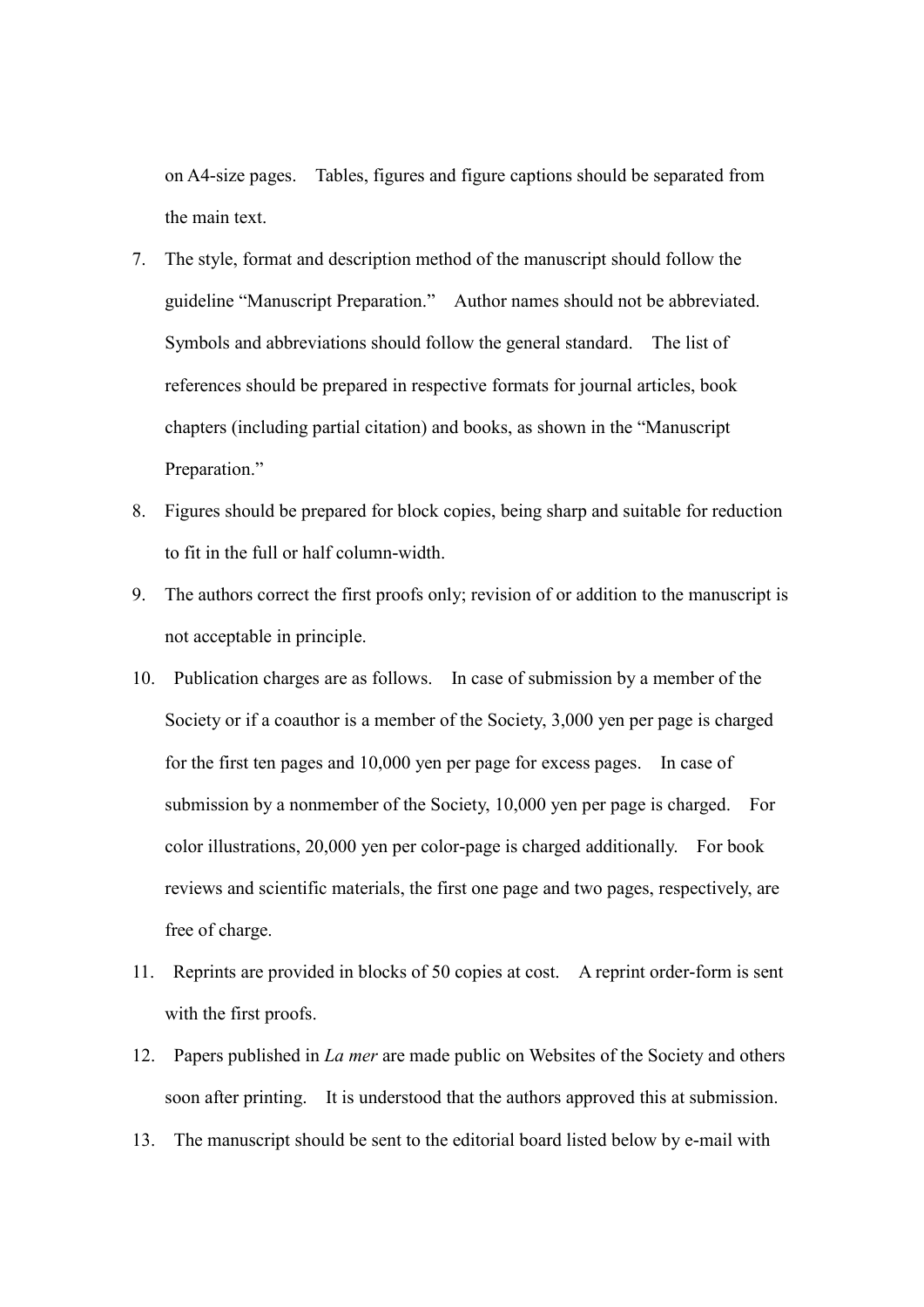attached files. The e-mail address and phone number of the author (or the corresponding author) should be informed.

Editorial Board of Japanese-French Oceanographic Society

(Editor-in-Chief: Jiro Yoshida)

Tokyo University of Marine Science and Technology

Konan, Minato-ku, Tokyo, Japan 108-8477

E-mail address: jiroy@kaiyodai.ac.jp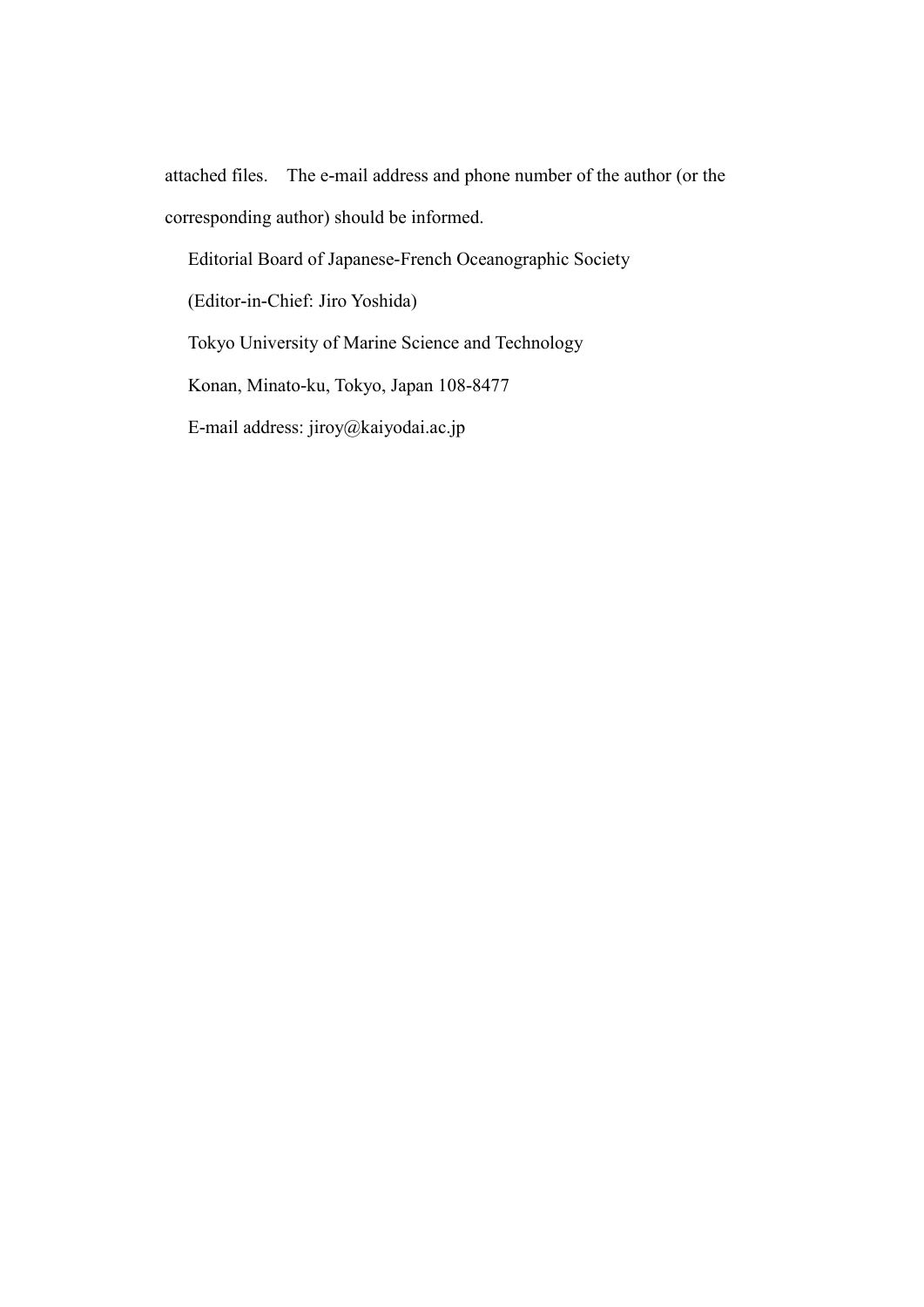## **Manuscript Preparation**

## 1. General

- 1) Manuscripts must be typed with double-spacing on one side of A4 size white paper with wide margins.
- 2) Figures, tables, and figure captions should be prepared separate from the main text.
- 2. Authors should submit an electronic copy of their paper to the mail address of chief editor (jiroy@kaiyodai.ac.jp) through e-mail. The manuscript file should be in MS-Word or PDF format. Tables and figures should be included in the manuscript file or in common graphic file type such as jpg, bmp, etc. MS-PowerPoint form is also welcome.
- 3. Details
	- 1) The first page of the manuscript should include the title, author's full names and affiliations including Fax numbers and E-mail addresses. The corresponding author should be designated. Key words (up to four words) and running head should be written at the bottom of the page.
	- 2) An abstract of 200 words or less in English or French should be on the second page.
	- 3) The main text should start on the third page. Please adhere to the following order of presentation: main text, acknowledgements, appendices, references, figure captions, tables. All pages except the first page must be numbered in sequence.
	- 4) Mathematical formulae should be written with a wide space above and below each line. Système International (SI) units and symbols are preferred.
	- 5) All references quoted in the text should be listed separately in alphabetical order according to the first author's last name. Citations must be complete according to the following examples:

*Article*: YANAGI, T. T. TAKAO and A.MORIMOTO (1997): Co-tidal and co-range charts in the South China Sea derived from satellite altimetry data. La mer, **35**, 85-93.

*Chapter*: WYNNE, M.J. (1981): Pheaophyta: Morphology and classification. *In* the Biology of Seaweeds. LOBBAN, C.S. and M. J. WYNNE (eds.), Blackwell Science, Oxford, p.52-85. *Book*: SVERDRUP, H. U., M. W. JOHNSON and R. H. FLEMING (1942): The Oceans: Their Physics, Chemistry and General Biology. Prentice-Hall, Englewood Cliffs, New York, 1087pp.

6) *Illustrations*: All illustrations should be provided in camera-ready form, suitable for reproduction (which may include reduction) without retouching. Photographs, charts and diagrams are all to be referred to as "Fig(s)." and should be numbered consecutively in the order to which they are referred. They should accompany the manuscript, but should not be included within the text. All figures should be clearly marked on the back with the figure number and the author's name. All figures are to have a caption. Captions should be